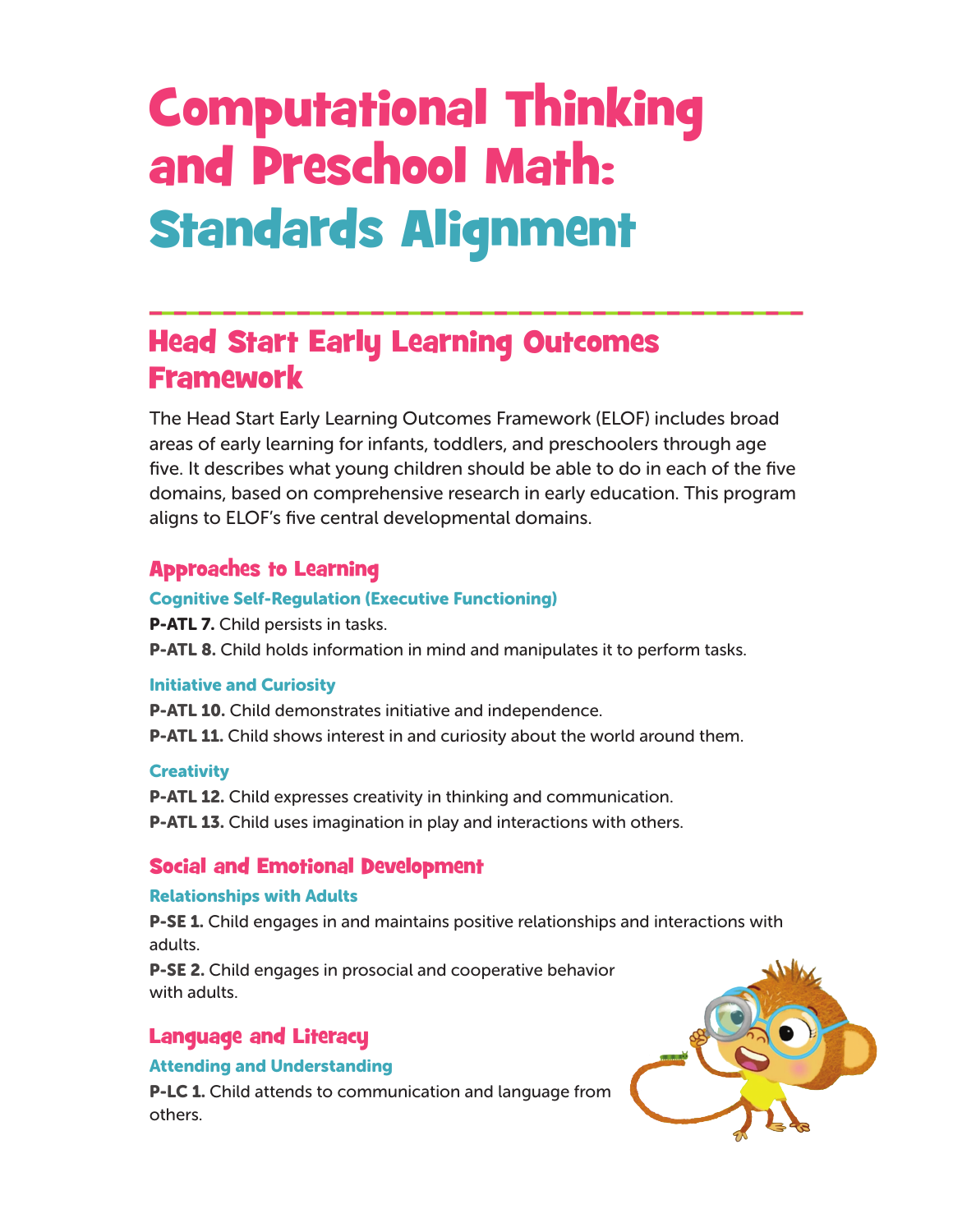#### Communication and Speaking

**P-LC 4.** Child understands, follows, and uses appropriate social and conversational rules.

#### Print and Alphabet Knowledge

P-LIT 2. Child demonstrates an understanding of how print is used (functions of print) and the rules that govern how print works (conventions of print).

#### Comprehension and Text Structure

**P-LIT 4.** Child demonstrates an understanding of narrative structure through storytelling and retelling.

P-LIT 5. Child asks and answers questions about a book that was read aloud.

## **Cognition**

#### Counting and Cardinality

**P-MATH 1.** Child knows number names and the count sequence.

**P-MATH 2.** Child recognizes the number of objects in a small set.

P-MATH 3. Child understands the relationship between numbers and quantities.

#### Operations and Algebraic Thinking

P-MATH 7. Child understands simple patterns.

#### Geometry and Spatial Sense

P-MATH 9. Child identifies, describes, compares, and composes shapes. **P-MATH 10.** Child explores the positions of objects in space.

#### Scientific Inquiry

**P-SCI 1.** Child observes and describes observable phenomena (e.g., objects, materials, organisms, and events).

#### Reasoning and Problem-Solving

**P-SCI 5.** Child plans and conducts investigations and experiments.

P-SCI 6. Child analyzes results, draws conclusions, and communicates results.

## Perceptual, Motor, and Physical Development

#### Gross Motor

**P-PMP 1.** Child demonstrates control, strength, and coordination of large muscles.

**P-PMP 2.** Child uses perceptual information to quide motions and interactions with objects and other people.

#### Fine Motor

P-PMP 3. Child demonstrates increasing control, strength, and coordination of small muscles.